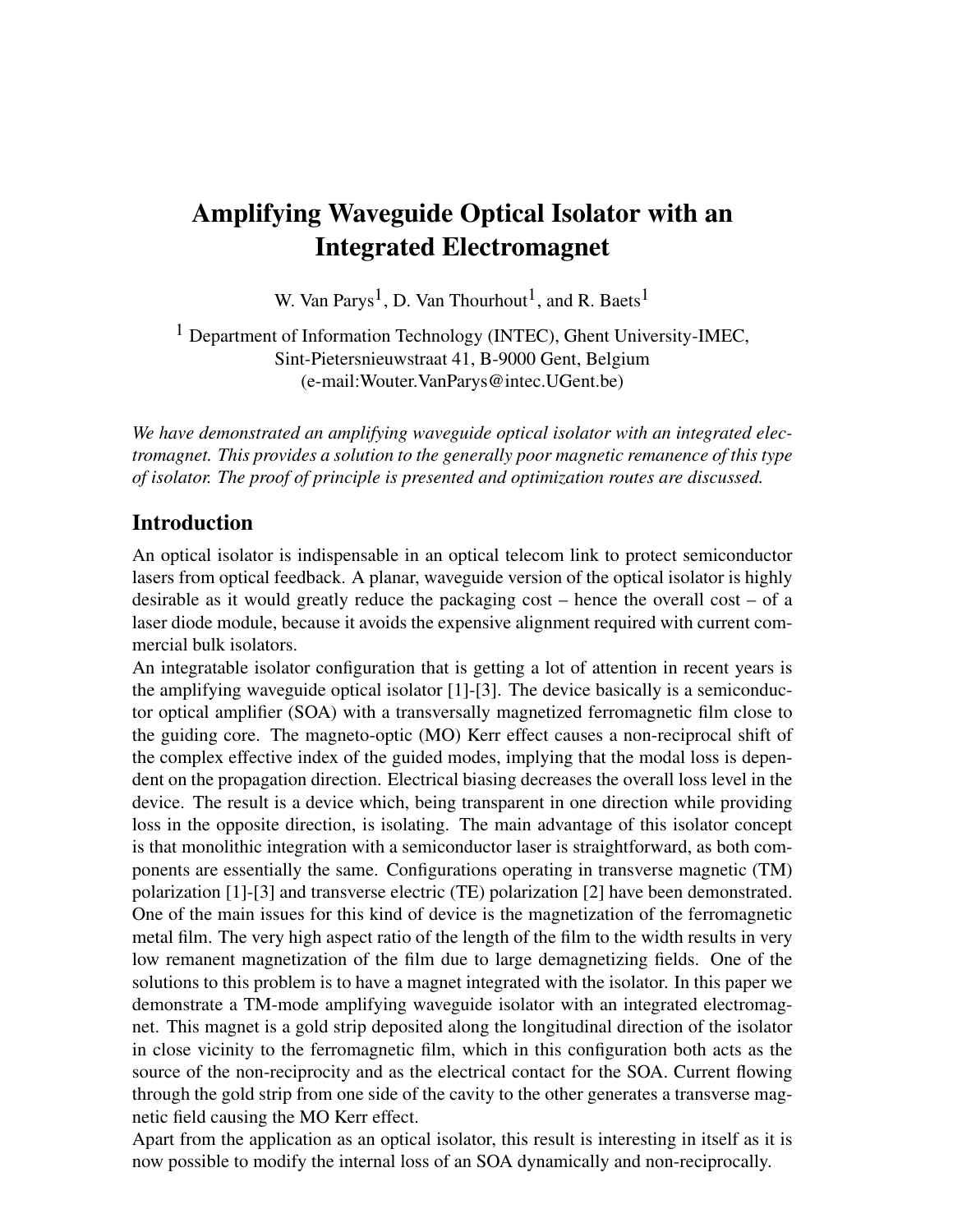

Figure 1: Schematic cross-section of the TM-mode amplifying waveguide isolator with integrated electromagnet.

## Design and fabrication

The design of the amplifying waveguide optical isolator and the integrated electromagnet can be considered as two separate parts. The design of the isolator itself was extensively described in our previous work [3] hence we will limit ourselves here to a description of the component. The amplifying core is an AlGaInAs ( $\lambda_g = 1288$ nm) tensile strained (-1.6% strain) multiple quantum well structure. The ferromagnetic metal contact is a  $\cos_{0}Fe_{50}$  film. Proper design of the thickness of the top cladding layer and the two separate confinement heterostructure (SCH) layers gives the optimized theoretical performance; 62mA suffices to achieve transparency on a 2mm long isolator providing 10dB optical isolation [4], where the ridge width was set at 2*µ*m.

A schematic cross-section of the amplifying waveguide optical isolator with integrated electromagnet is given in figure 1. The design parameters for the electromagnet are the width of the gold stripe and the distance between the electromagnet and the ferromagnetic metal film. Other parameters are the thickness of the gold stripe, which influences the current density in the electromagnet but not the strength of the magnetic field, and the variation of the generated magnetic field in the lateral direction (x-direction), which is of only minor importance if the stripe width is much larger than the width of the ferromagnetic film. The latter has to be the case for the isolator to ensure that the magnetic field is aligned along the lateral direction (x-direction). The partial differential equation describing the magnetic field problem was solved numerically. An electromagnet width of 5*µ*m gives the best compromise between high magnetic field per unit of injected current and minimal variation of the magnetic field along the lateral direction. At this width the magnetic field is quasi-independent of the distance from the electromagnet. With the available lithography mask it was only possible to have an electromagnet gold stripe as wide as 30 $\mu$ m, resulting in a magnetic field that is a factor 5 lower than optimized. However, it is suitable for a proof-of-principle experiment.

For details on the fabrication of the isolator itself we refer to reference [3]. On top of the isolator bias contact a 30*µ*m wide and 215nm thick gold stripe is deposited, serving as the electromagnet. Both gold stripes are separated by a  $1\mu$ m thick benzocyclobutene (BCB) layer. Isolators with a cavity length of 1.3mm have been cleaved and mounted for characterization.

## Characterization

An easy and fast characterization method for the amplifying waveguide optical isolator is to pump as-cleaved isolators above threshold and extract the emitted power as a function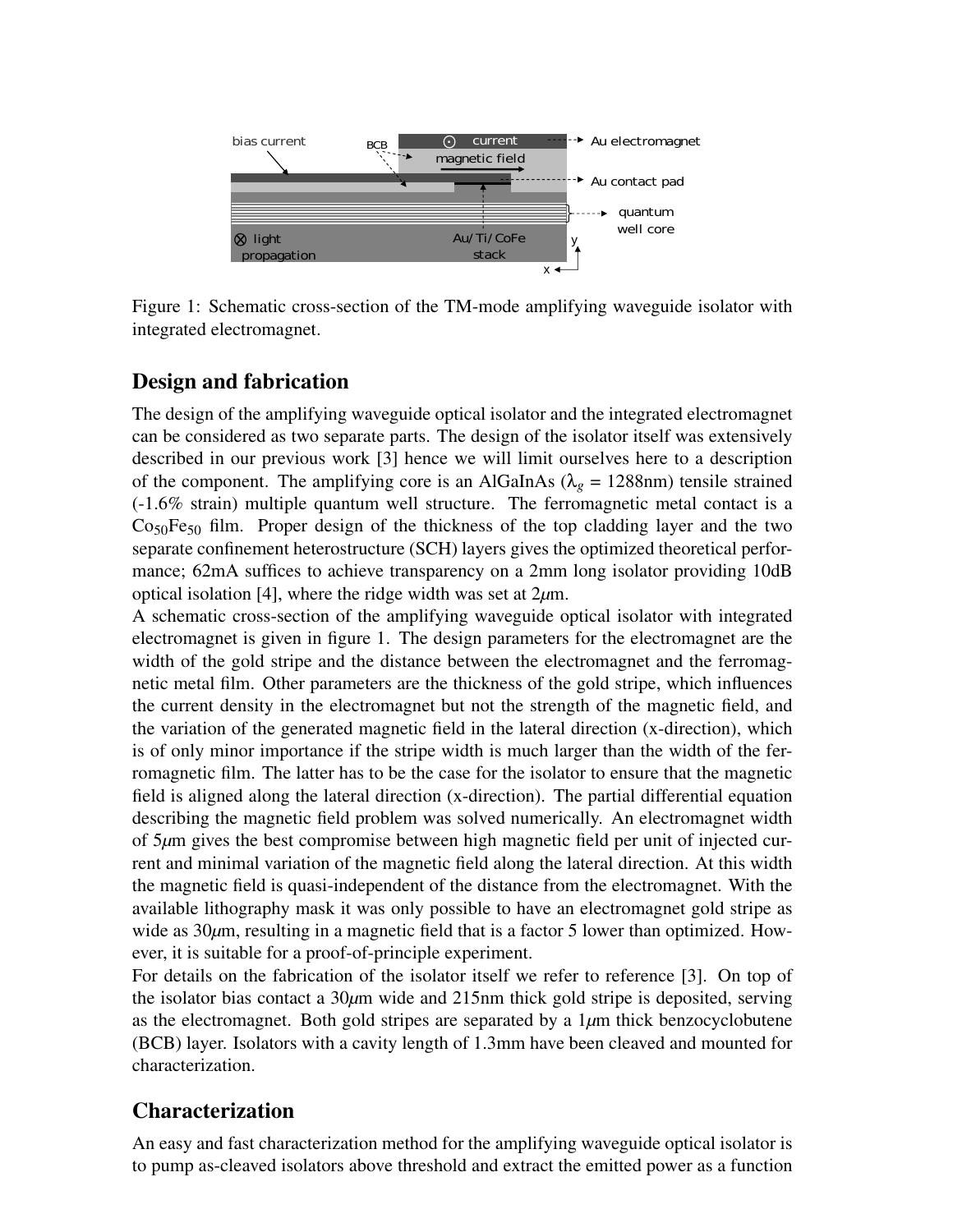

Figure 2: (left) Time evolution of the injected (pulsed) current in the electromagnet. (right) Corresponding (normalized) intensity emitted by the optical isolator at a bias current of  $140mA$  (= above threshold).

of the applied lateral magnetic field – switching the magnetic field direction is equivalent to switching the light propagation direction. Because the material gain is clamped above threshold the non-reciprocal loss shift is independent of the isolator bias current and the optical isolation can be extracted from the ratio of forward to backward intensity – or equivalently the ratio of the intensity at magnetization in either lateral direction:

$$
isolation[dB] = 2\frac{10}{ln10} ln(intensity ratio)
$$
\n(1)

This method is used throughout this paper; the integrated electromagnet is characterized by applying current to the gold strip while pumping the isolator above threshold. To avoid heating, the electromagnet is driven with pulsed current (pulse width 0.3*µ*s, duty cycle 3%). The chip temperature is controlled with a thermoelectric cooler at a value of 20 $^{\circ}$ C. The isolator bias current is continuous wave (CW). The output signal is evaluated on a digital sampling oscilloscope. The measurement is done for both directions of the current flow in the electromagnet, corresponding to a magnetic field in either lateral direction. The right part of figure 2 shows the measured time evolution of the intensity. The corresponding pulsed current is plotted in the left part of figure 2, where negative current corresponds to reversed current flow direction. The intensity is normalized to compensate for variations in the fiber-to-chip coupling. At the on-set of the current pulse the emitted power rapidly increases or decreases, depending on the current flow direction. This is a clear proof of the on-set of the non-reciprocal loss shift. After the off-set of the pulse, the emitted power quickly becomes identical again in both cases and then slowly recovers from the heating of the device. The ratio of the intensity at "forward" to that at "backward" current injection equals 1.64, which for an isolator of 1.3mm cavity length corresponds to an isolation of 4.3dB.

We repeated the measurements for different values of the electromagnet current injection. In figure 3 the corresponding evolution of the optical isolation with injected (pulsed) current is plotted (bottom axis). For comparison the optical isolation as a function of the strength of an externally applied magnetic field is also given (top axis). Fitting both graphs shows that with a current injection of 500mA the achieved magnetic field is half the value needed to saturate the ferromagnetic film. The corresponding isolation (4.3dB) is 70% of the value at magnetic saturation. In conclusion, a very high current of 1.1A is